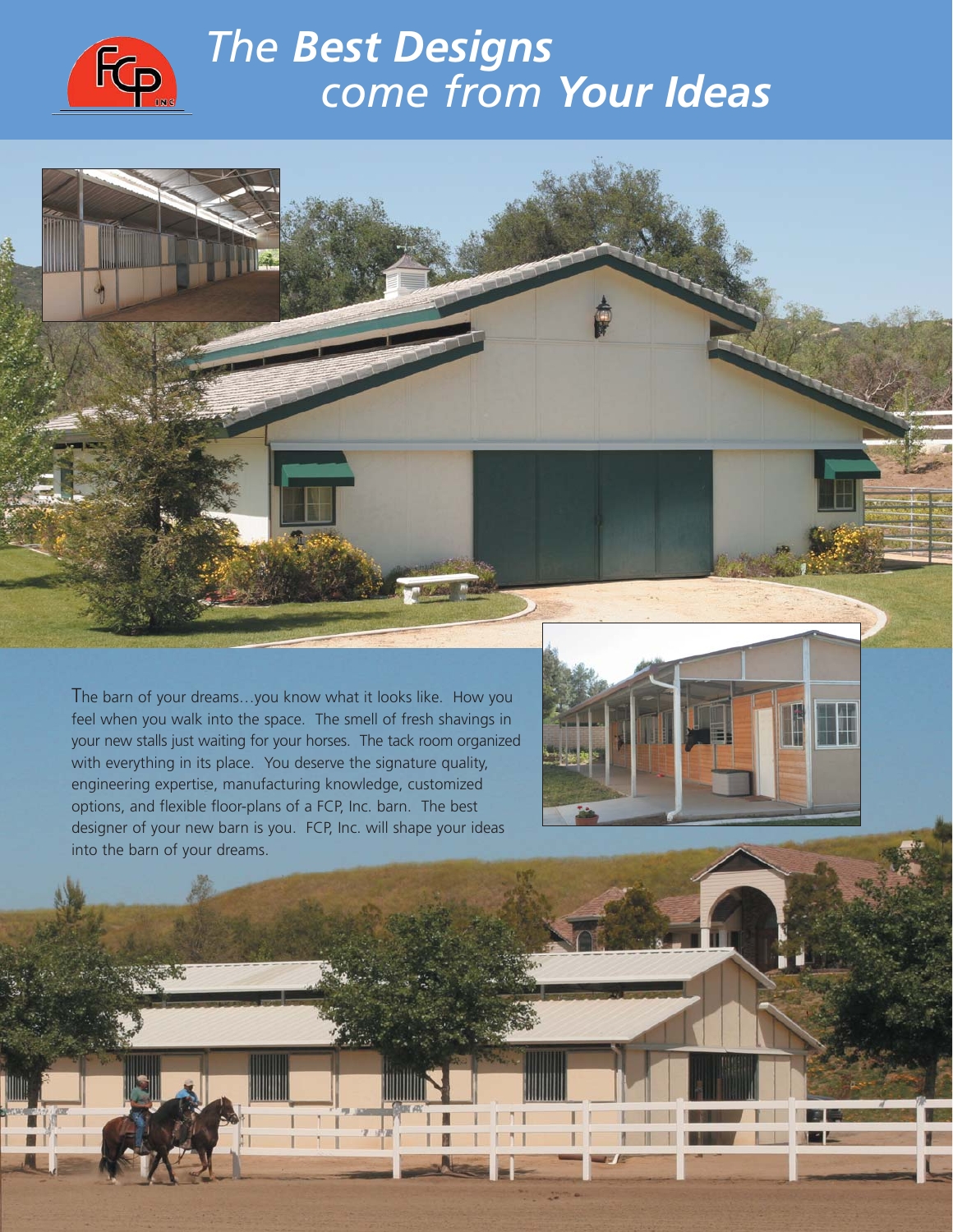#### **Raised Center Aisle Barns** *Maximize ventilation and natural light*

#### Choosing Your Site

Determining the precise location on your property is as important as selecting your barn style.

- Check with the local Building & Safety Department for any special requirements for your specific property.
- Consider the natural drainage of the desired site. A slightly elevated pad will provide desirable conditions around your structure.
- Notice the direction of the prevailing winds. Take advantage of cool breezes and avoid wind tunnels by positioning your barn accordingly.
- Confirm direct site access is available for the farrier, veterinarian, and delivery trucks.
- Evaluate scenic views to determine the position of the barn that will best enhance the property.
- Consider the ability to see your horses from your home throughout the day both for monitoring and enjoyment.













The Raised Center Aisle barn features attractive architectural lines making it the most popular barn style among a variety of horse enthusiasts. The traditional look allows for maximum air circulation throughout the structure even in the most diverse weather conditions. The vent between the roof lines creates a strong source for natural lighting. Our versatile design features a 3:12 roof pitch with a generous 12' wide breezeway. The Raised Center Aisle barn provides a weather-protected healthy environment which can increase safety for your horses.





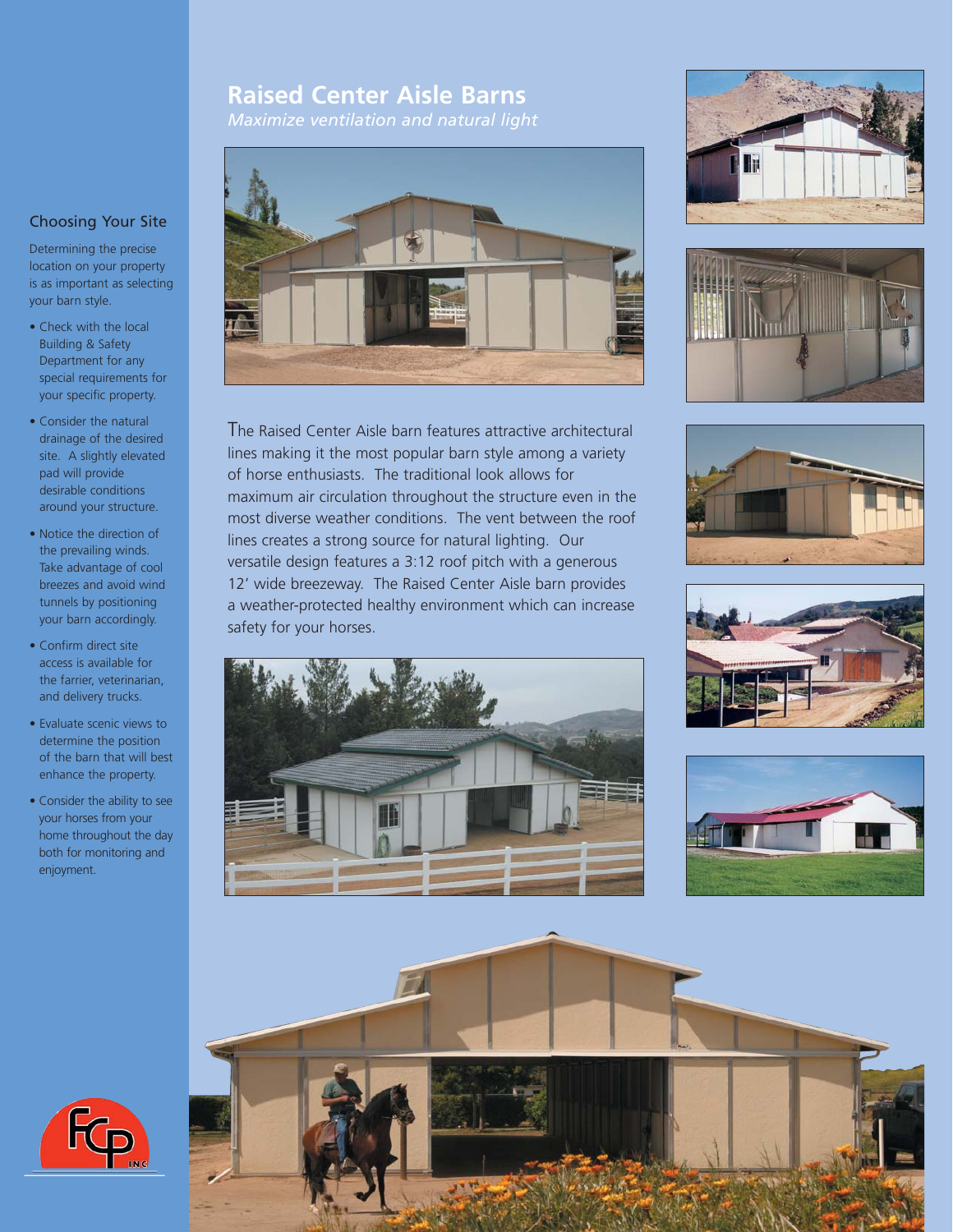# **Shedrow Barns**

Our Shedrow barns provide the traditional gabled roofline with a generous protective overhang to the front of the structure. These barns are an excellent choice for areas with space limitations or in warmer weather conditions. The overhang comes in a variety of sizes and is ideal for optimizing your work area. Various Shedrow barn configurations, such as "U" or "L" shapes, are available to meet your design requirements and specifications. The Shedrow barns can encompass all your needs.

















Proper ventilation is of utmost importance to your horses' health. Our innovative barn designs strive to incorporate a safe, healthy environment without compromising the structural integrity or superior craftsmanship. Adequate exposure to natural light compliments any work area. This combination provides an unsurpassed environment for your horses.

- \* Consider grilled windows or back doors to create crossventilation in each stall. Keeping aisleway doors open when possible will circulate air throughout the breezeway.
- \* Glass windows with optional guards are available for tack rooms, feed storage, or groom areas.
- \* Optional features such as fluorescent lights to illuminate your structure or fans to circulate fresh air will enhance your barn.
- \* A cupola with roof exhaust fan or open louvers located at the peak of the roof enhances the aesthetics of the structure and allows warm air to escape.